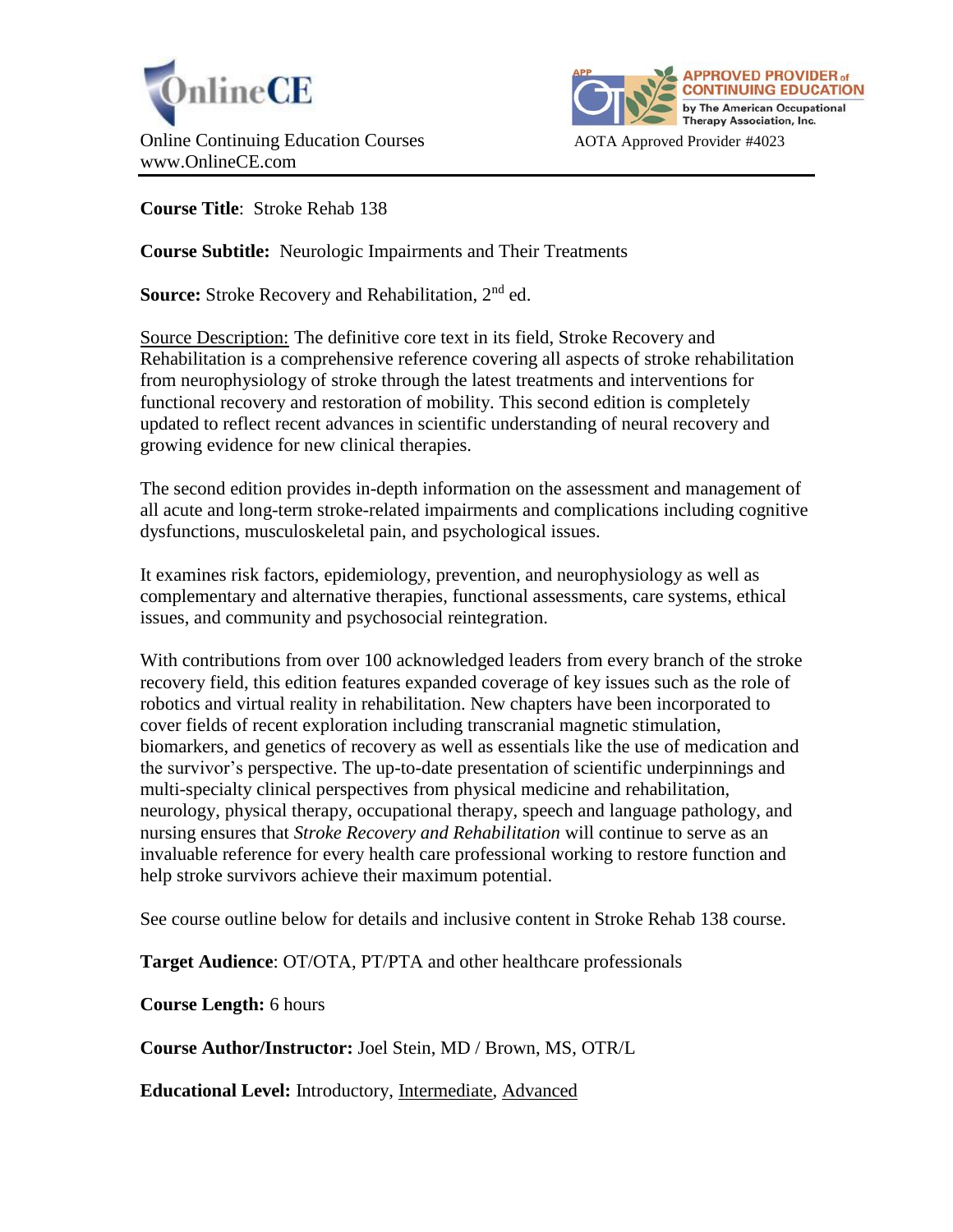# **Course Objectives:**

At the end of the course, participants will be able to:

- Outline and describe 3 characteristics of each cortical aphasia
- Describe 5 different approaches to aphasia rehabilitation
- Describe characteristics and treatment for apraxia of speech and dysarthria
- Describe the 4 stages of swallowing and critical components of each stage
- Cite 3 key components in the evaluation and assessment of dysphagia
- Review and describe 5 syndromes that result from right hemisphere effected stroke
- Describe 3 emotional communication disorders that result from right hemisphere stroke
- Summarize and describe the scope and spectrum of poststroke cognitive dysfuntion
- Analyze and describe 3 ways to manage poststroke cognitive dysfunction
- Outline and differentiate the clinical characteristics of central poststroke pain

# **Outline of Content:**

# **Hour #1**

**Aphasia, Apraxia of Speech and Dysarthria** APHASIA Language components Aphasia syndromes Syndrome classification Recovery and prognosis Factors affecting prognosis Approaches to aphasia rehabilitation Efficacy of aphasia treatment Treatment outcomes APRAXIA OF SPEECH CHARACTERISTICS OF AOA Assessment of AOS Treatment of AOS Efficacy of treatment for AOS

# **Hour #2**

**DYSARTHRIA** Classifying the Dysarthrias UUMN Dysarthria Spastic dysarthria Flaccid dysarthria Ataxic dysarthria Mixed dysarthria Assessment of dysarthria Treatment and efficacy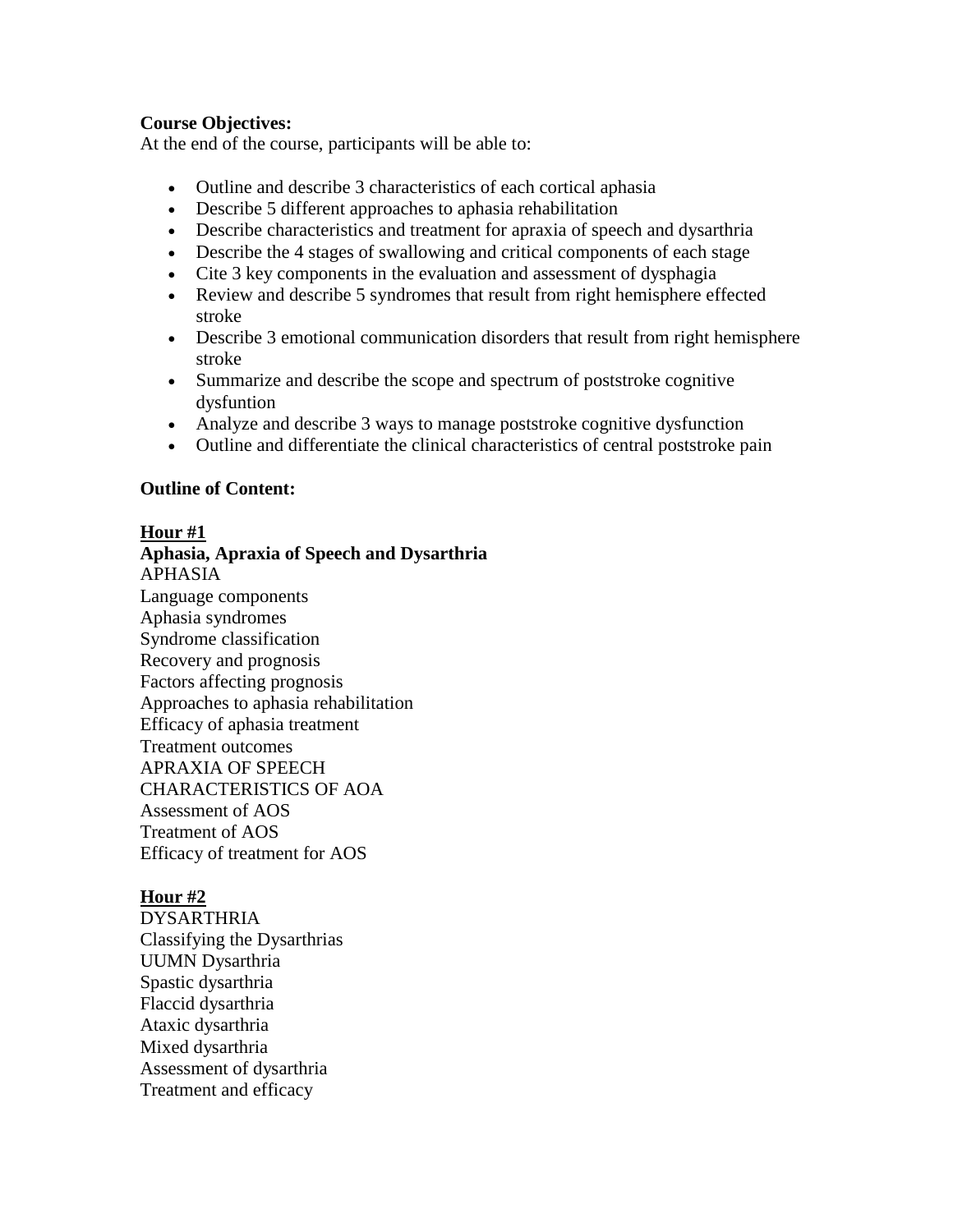### **Hour #3**

**Dysphagia** EPIDEMIOLOGY SWALLOWING PHYSIOLOGY Swallowing stages NEURAL CONTROL OF SWALLOWING SWALLOWING IN ELDERLY Evaluation Screening Instrumental assessment tools Treatment Surgical and pharmacological management

### **Right Hemispheric Neurobehavioral Syndromes**

RIGHT HEMISPHERIC NEUROBEHAVIORAL SYNDROMES NEGLECT AND RELATED DISORDERS

### **Hour #4**

EMOTIONAL COMMUNICATION DISORDERS VISUOSPATIAL FUNCTIONS **CONCLUSIONS** 

#### **Memory, Executive Function and Dementia**

POSTSTROKE COGNITIVE DYSFUNCTION: SCOPE OF PROBLEM THE SPECTRUM OF POSTSTROKE COGNITIVE DYSFUNCTION MANAGEMENT OF POSTSTROKE COGNITIVE DYSFUNCTION

### **Central Poststroke Pain**

HISTORICAL PERSPECTIVES **DEFINITION** CLINICAL CHARATERISTICS

#### **Hour #5**

DIFFERENTIAL DIAGNOSIS ANATOMY AND PATHOPHYSIOLOGY TREATMENT

#### **Visual, Ocular Motor and Vestibular Deficits**

VISUAL SYSTEM KEY AREAS OF VISUAL IMPACT VISUOSPATIAL PERCEPTION DEFICITS VISUAL ACUITY EYE MOVEMENTS DISORDERS

### **Hour #6**